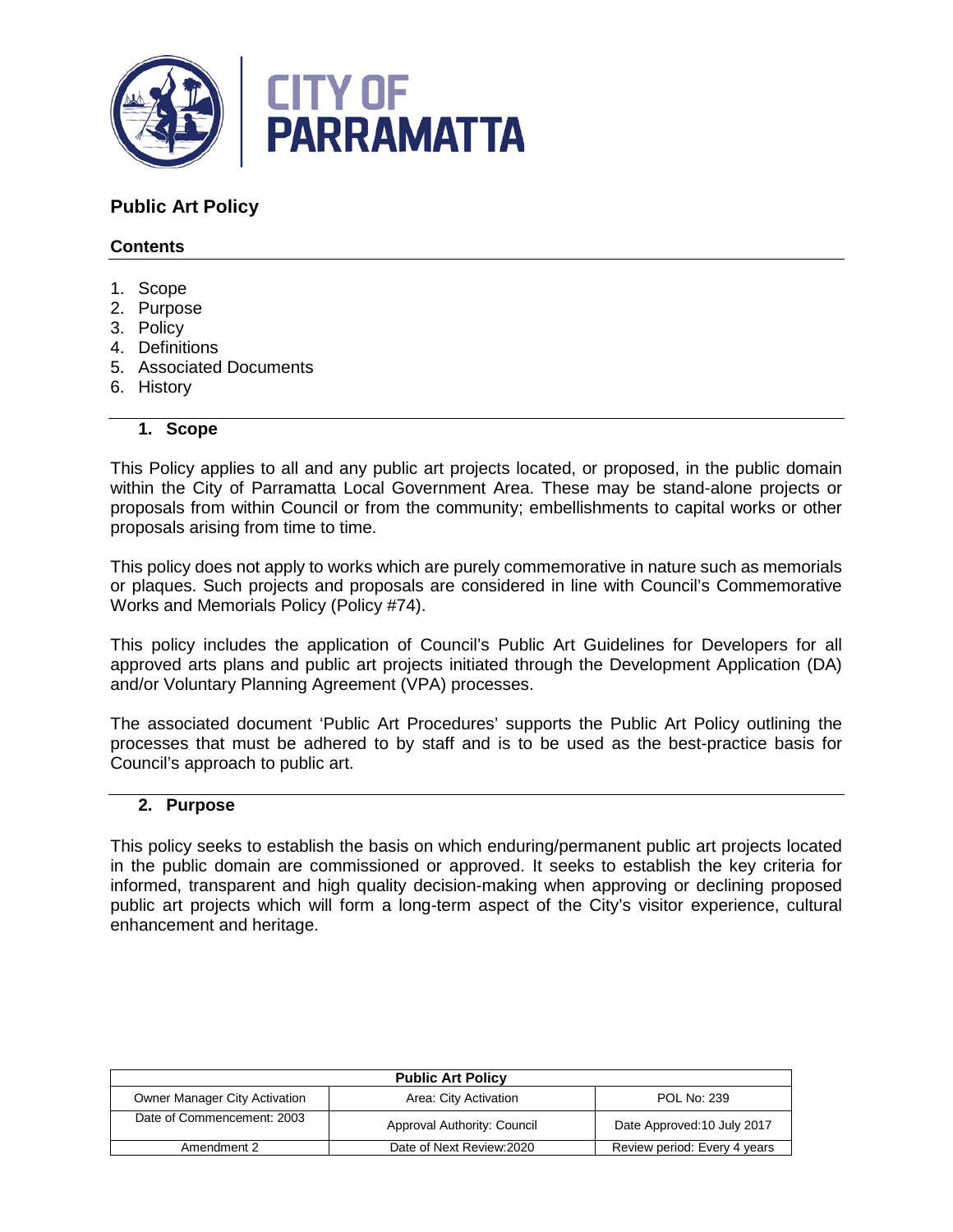

## **3. Policy**

- 3.1. The City of Parramatta supports high quality and original public art projects in the public domain which add to the City's liveability and productivity and enhance the City's cultural assets. The City welcomes artwork that can become uniquely local attractions and be a source of delight and inspiration to residents, workers and visitors. The City values public artworks that celebrate; honour; engage with our past, present and future; and share our history, our story, our culture, and our peoples. The City seeks public art that can give voice to local communities, bring together diverse social threads and create a sense of pride in place.
- 3.2. Public art proposals will be examined by an independent Public Art Jury of up to five members representing artistic/creative industry expertise, Council, and community representation. The Jury will examine proposals for public art projects in the public domain based on the criteria of this policy, and make recommendations to a City of Parramatta Public Art Working Group for approval and action.
- 3.3. Public art proposals will be assessed on merit by Council's Public Art Jury against a set of selection criteria.
- 3.4. Public art projects will:
	- a. Enhance the location in which the artwork is to be sited, adding interest and enriching context;
	- b. Be specific to its site or context, drawing from and adding to the history, heritage and environment of its location; tells a local story;
	- c. Be appropriate and suitable to its site, in scale and impact on amenity and other uses;
	- d. Be high quality in design, materials and finishes;
	- e. Present innovative, fresh, creative and original ideas;
	- f. Engage and inform, be comprehensible and encourage engagement, provide interactivity;
	- g. Inspire, provoke reflection, arouse curiosity; enrich and stimulate
- 3.5. The assessment of public art projects will also include the following technical considerations:
	- a. Is the artwork safe, durable, practical, robust and vandal resistant?
	- b. Is there a detailed plan for maintenance including annualised costs?
	- c. Is there agreement on terms and conditions for removal, re-location, de-accessioning and disposal?

| <b>Public Art Policy</b>             |                             |                              |  |  |
|--------------------------------------|-----------------------------|------------------------------|--|--|
| <b>Owner Manager City Activation</b> | Area: City Activation       | <b>POL No: 239</b>           |  |  |
| Date of Commencement: 2003           | Approval Authority: Council | Date Approved: 10 July 2017  |  |  |
| Amendment 2                          | Date of Next Review: 2020   | Review period: Every 4 years |  |  |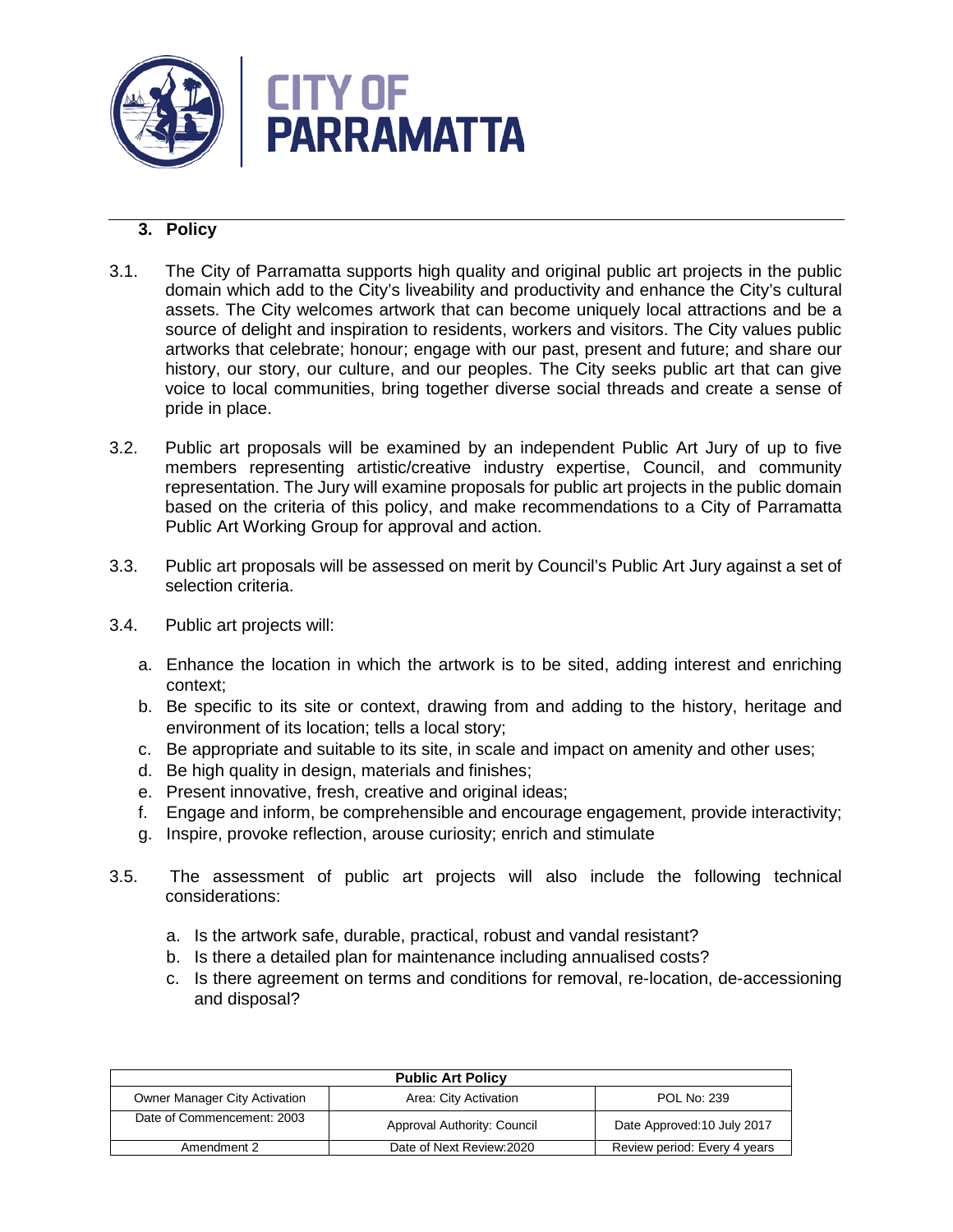

- 3.6. Each public art project will be assessed on its merit against the selection criteria without preference to local artists and locally produced artworks. As part of the City's cultural commitment, Council supports the development of local artists and locally produced artworks through a number of formal programs and encourages participation of local artists in the competitive process.
- 3.7. Temporary and short terms public art projects including 'street art' will be considered in a streamlined process; This streamline process will refer proposals direct to the Public Art Working Group and will negate the need to present proposals to the Public Art Jury for initial consideration and assessment. Temporary and short term public art projects including Street Art are to be realised and approved for not more than six months.
- 3.8. Temporary projects proposed for more than a six-month period will be considered using the criteria established in this policy as Public Art, and will also refer to the Strategy and Principles outlined in the Council's Lanes Policy (Policy #319). In the event of inconsistencies Council's Public Art Policy (Policy #239) will prevail.
- 3.9. Non-commissioned public art projects in any form or style created or installed without approval by Council may be deemed as unwanted graffiti and removed by means of the principles and procedures for the removal of graffiti from Council owned property and land.
- 3.10. The City will not accept unsolicited gifts, legacies or donations of public artworks when intended for the public domain. Such offers will be referred to the City's cultural collection management for assessment. The City may, at its discretion, place items from its collection for display in public buildings, in the public domain or as part of the City's cultural public programming.
- 3.11. Council may enter into partnerships which may propose the consideration of existing or proposed public artworks delivered by a third party within the City of Parramatta LGA. Such partnership proposals will be considered in accordance with Council's Public Art Policy and Public Art Procedures.

### **4. Definitions**

**Public Art:** A permanent or temporary work of art in the public domain created by a professional artist through a formal commissioning process. Public artworks can take varied physical and virtual forms including objects and statuary in a variety of media; projections and lighting treatments; paving, landscaping and plantings treatments within the urban fabric. Public Art may be an object that provides practical functionality in addition to its substantive role as a work of art. A public artwork may be interpretive of a place or a local story, however public art is only one of a suite of devices for the interpretation of a place or a local story.

**Temporary Public Art:** A public artwork intended to be in place for a defined period of not more than six months.

| <b>Public Art Policy</b>             |                             |                              |  |  |
|--------------------------------------|-----------------------------|------------------------------|--|--|
| <b>Owner Manager City Activation</b> | Area: City Activation       | <b>POL No: 239</b>           |  |  |
| Date of Commencement: 2003           | Approval Authority: Council | Date Approved: 10 July 2017  |  |  |
| Amendment 2                          | Date of Next Review: 2020   | Review period: Every 4 years |  |  |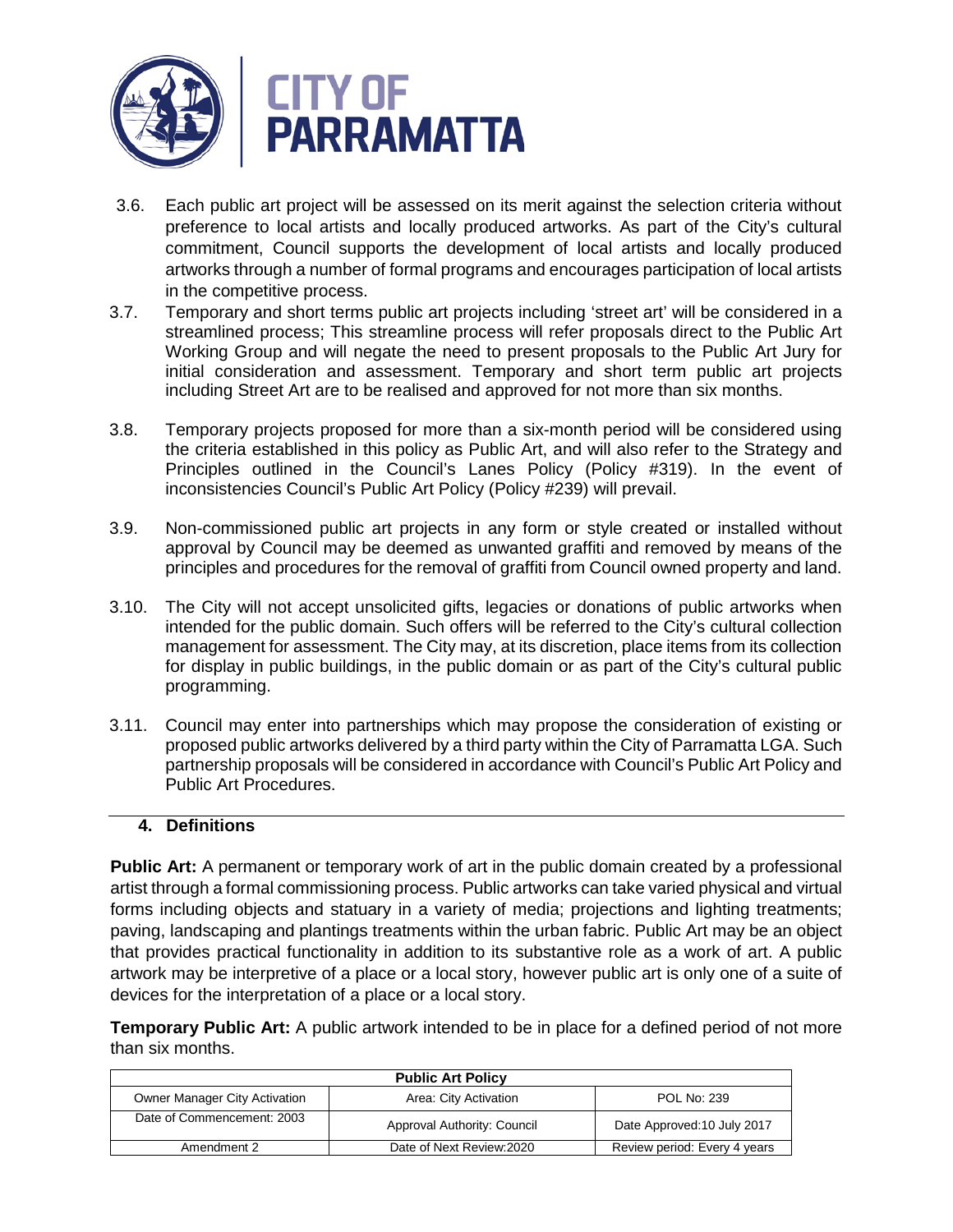

**Public Art Jury:** Council's Public Art Jury is a formal committee of Council consisting of up to five members representing artistic/creative industry expertise, Council, and community representation appointed by Council through a Council resolution.

**Public Art Working Group:** Council's Public Art Working Group is an internal committee of Council Officers appointed by Council through a Council resolution.

**Street Art:** A commissioned, attributed, public facing artwork such as a mural realised with the approval of Council.

**Graffiti:** A non-commissioned public facing artwork realised without the approval of Council.

#### **Associated Documents**

It is acknowledged that this policy may at times intersect with other relevant Council policies and strategies may require negotiated outcomes given the intent arising from related policies and strategies. Related policies include:

Public Art Procedures Policy #233 Hoardings Policy Policy #74 Commemorative Works and Memorials Policy Policy #319 Lanes Policy Street Activity Policy (to be registered) Heritage Interpretation Guidelines (in development) Graffiti Removal Procedures Minutes of Council Meeting 27 April 2009 (D01198098) Cultural Collection Management Guidelines – Permanent & Interim

Consideration of neighbouring Councils' public art policies:

With the formation of the new City of Parramatta Council on 12 May 2016 public art policies of Councils with areas transitioned to the new City of Parramatta Council have been considered in the development of this policy.

There are no inherent contradictions to the principles or processes in the public art policies of the former Holroyd Council and Auburn City Council in relation to the City of Parramatta Public Art Policy. A new Cumberland Council Public Art Policy is yet to be endorsed and cannot be considered in this policy. The Hills Shire and Hornsby Councils do not hold endorsed public art policy documents but rather maintain a discretionary case by case approach to the consideration and approval of public art proposals through the Council reporting process.

| <b>Public Art Policy</b>             |                             |                              |
|--------------------------------------|-----------------------------|------------------------------|
| <b>Owner Manager City Activation</b> | Area: City Activation       | POL No: 239                  |
| Date of Commencement: 2003           | Approval Authority: Council | Date Approved: 10 July 2017  |
| Amendment 2                          | Date of Next Review: 2020   | Review period: Every 4 years |